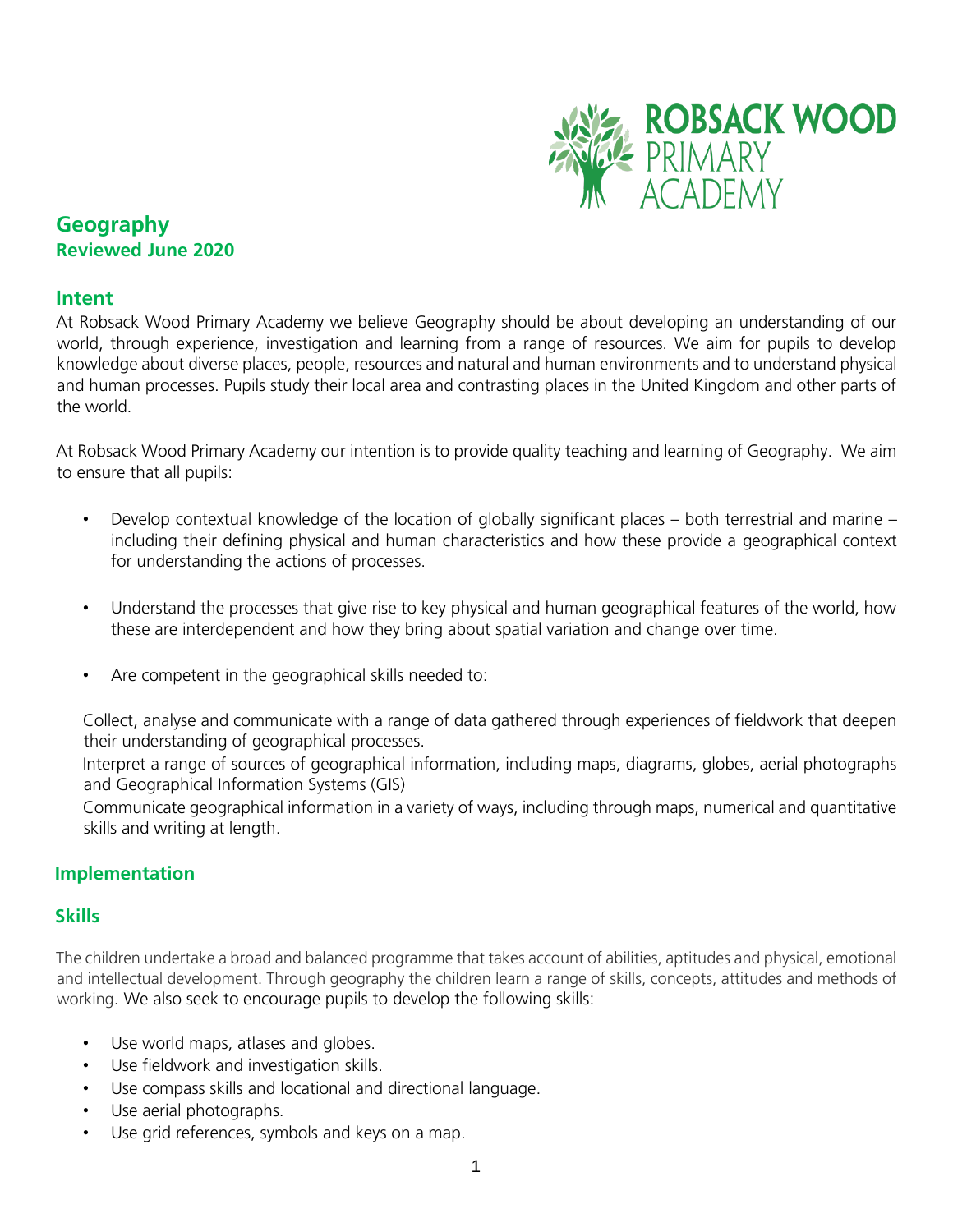# **Teaching and Learning style**

Geography forms part of the Academy curriculum policy to provide a broad and balanced education to all pupils. Through our Geography teaching we provide learning opportunities that enable all pupils to make good progress. We do this by setting suitable learning challenges and responding to each child's different needs. Geography teaching focuses on enabling pupils of all abilities to think about the world around them. We encourage children to engage in Geography at a personal level by drawing on their existing knowledge, skills and understanding of the topic. Therefore, we teach Geography through sensory experiences such as fieldwork, a range of practical resources, and the use of visitors. Pupils are encouraged to ask as well as answer geographical questions.

### **Early Years Foundation Stage (Understanding the World)**

This covers the subjects Geography, Science, DT, History, RE and ICT. This is a major area of learning and enquiry focusing on pupil's developing knowledge and understanding of their environment, other people and features of the natural and made world. It provides a foundation for historical, geographical, scientific and technological learning.

# **Key Stage 1**

Key Stage 1 focuses on pupils being able to develop knowledge about the world, the United Kingdom and their locality. They should understand basic subject-specific vocabulary relating to human and physical geography and begin to use geographical skills, including first-hand observation, to enhance their locational awareness.

Pupils should be taught about:

#### Locational Knowledge

- Name and locate the world's seven continents and five oceans.
- Name, locate and identify characteristics of the four countries and capital cities of the United Kingdom and its surrounding seas. Place Knowledge
- Understand geographical similarities and differences through studying the human and physical geography of a small area of the United Kingdom, and of a small area in a contrasting non-European country.

### Human and Physical Geography

- Identify seasonal and daily weather patterns in the United Kingdom and the location of hot and cold areas of the world in relation to the Equator and the North and South Poles.
- Use basic geographical vocabulary to refer to:
- Key physical features, including: beach, cliff, coast, forest, hill, mountain, sea, ocean, river, soil, valley, vegetation, season and weather.

• Key human features, including: city, town, village, factory, farm, house, office, port, harbour and shop. Geographical skills and fieldwork

- Use world maps, atlases and globes to identify the United Kingdom and its countries, as well as the countries, continents and oceans studied at this key stage.
- Use simple compass directions (North, South, East and West) and locational and directional language [for example, near and far; left and right], to describe the location of features and routes on a map.
- Use aerial photographs and plan perspectives to recognise landmarks and basic human and physical features; devise a simple map; and use and construct basic symbols in a key.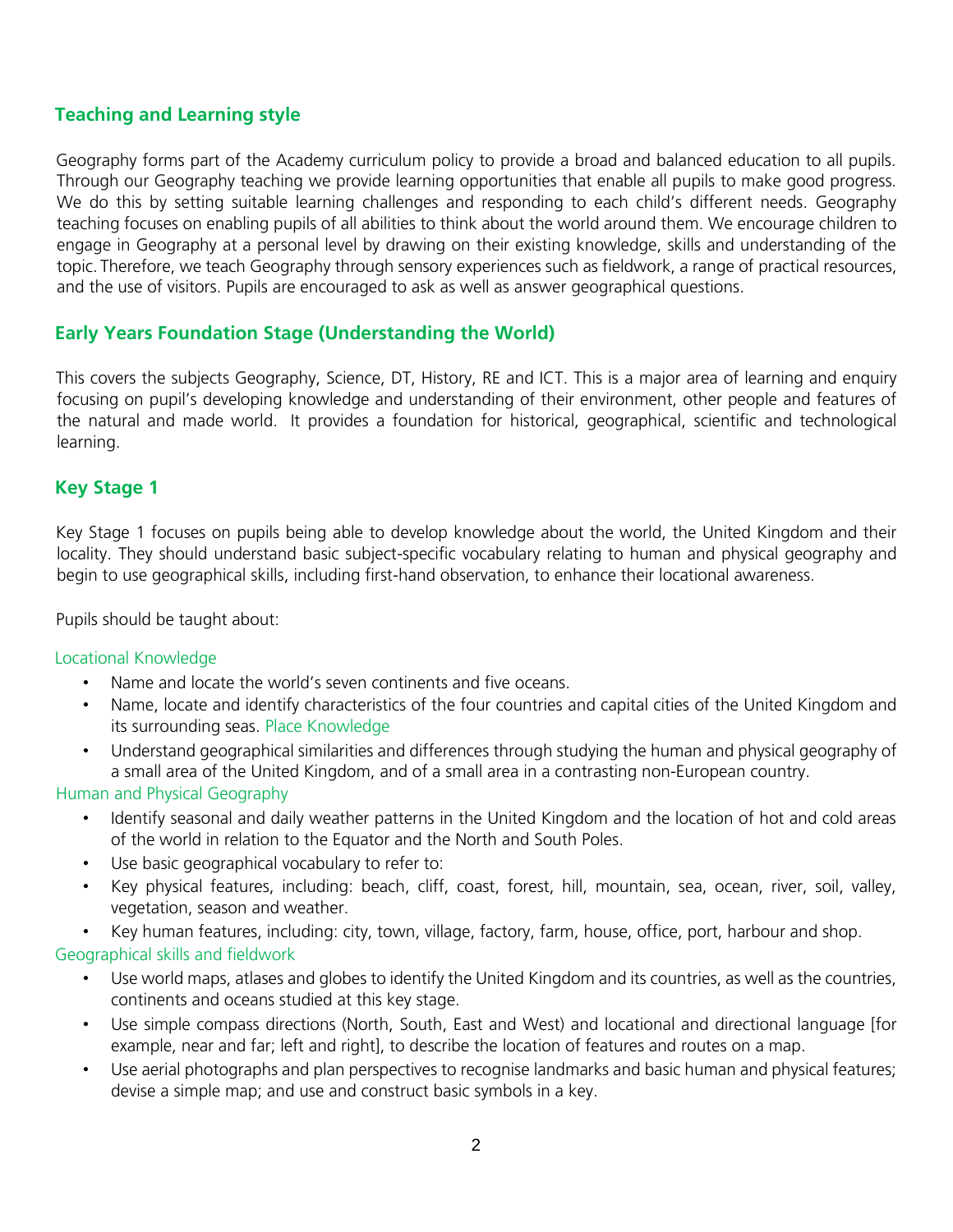• Use simple fieldwork and observational skills to study the geography of their academy and its grounds and the key human and physical features of its surrounding environment.

# **Key Stage 2**

Key Stage 2 pupils should extend their knowledge and understanding beyond the local area to include the United Kingdom and Europe, North and South America. This will include the location and characteristics of a range of the world's most significant human and physical features. They should develop their use of geographical knowledge, understanding and skills to enhance their locational and place knowledge.

Pupils should be taught about:

### Locational knowledge

- Locate the world's countries, using maps to focus on Europe and North and South America, concentrating on their environmental regions, key physical and human characteristics, countries, and major cities.
- Name and locate counties and cities of the United Kingdom, geographical regions and their identifying human and physical characteristics, key topographical features (including hills, mountains, coasts and rivers), and land-use patterns; and understand how some of these aspects have changed over time.
- Identify the position and significance of latitude, longitude, Equator, Northern Hemisphere, Southern Hemisphere, the Tropics of Cancer and Capricorn, Arctic and Antarctic Circle, the Prime/Greenwich Meridian and time zones. Place knowledge
- Understand geographical similarities and differences through the study of human and physical geography of a region of the UK, a region in a European country, and a region within North or South America.

### Human and physical geography

- Describe and understand key aspects of:
- Physical geography, including: climate zones, biomes and vegetation belts, rivers, mountains, volcanoes and earthquakes, and the water cycle.
- Human geography, including: types of settlement and land use, economic activity, and the distribution of natural resources.

#### Geographical skills and fieldwork

- Use maps, atlases, globes and digital/computer mapping to locate countries and describe features studied.
- Use the eight points of a compass, four and six-figure grid references, symbols and key (including the use of Ordnance Survey maps) to build their knowledge of the United Kingdom and the wider world.
- Use fieldwork to observe, measure, record and present the human and physical features in the local area using a range of methods, including sketch maps, plans and graphs, and digital technologies.

# **Impact**

# **Assessment and Reporting**

At Robsack Wood Primary Academy, we assess pupil's work in Geography by making informal judgements as we observe them during each Geography lesson. On completion of a piece of work, the teacher marks the work and will make comments as necessary. At the end of a unit of work, the teacher will make a summary judgement about the work of each pupil, if they are working towards, working at, or exceeding the unit objectives. We use this as a basis for assessing the progress of the child at the end of the year.